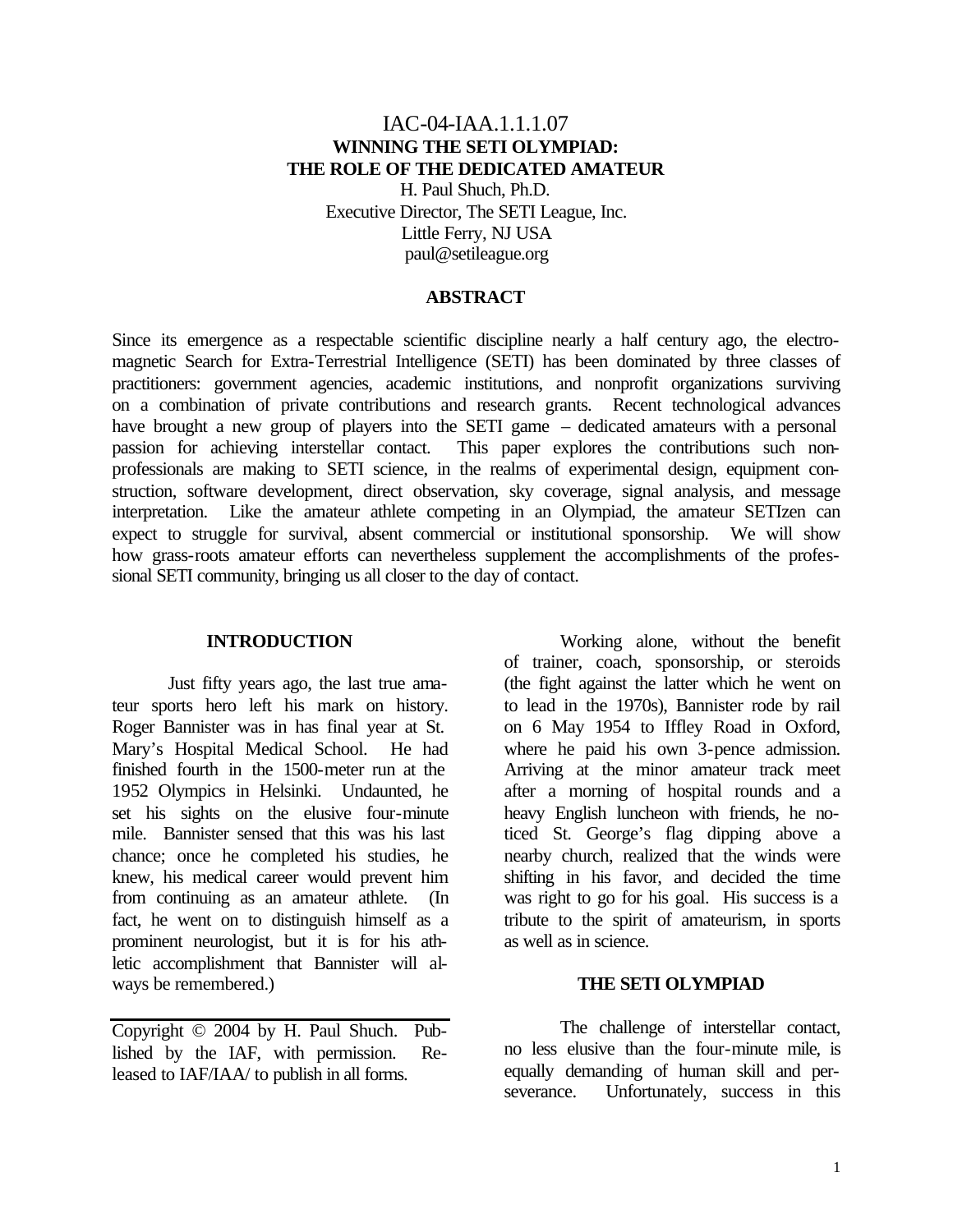particular arena is also a function of one significant factor beyond human control: the very existence, in the proper timeframe, of technologically advanced extraterrestrial beings. Given that no human effort can impact this particular factor, what can we do to maximize our chances for SETI success?

For a brief time (admittedly a mere eyeblink in human history), the governments of planet Earth threw their prestige and fiscal resources at the SETI problem, sponsoring any number of scientific searches. But it is amateurs who have made, and continue to make, the most significant strides toward contact.

An amateur, as defined by science and the Olympics Committee alike, is one who strives to excel without financial compensation. The motivation of the amateur is revealed by the Latin root of the word: an amateur works for love.

Ask any contemporary SETI scientist or technologist why he or she strives against incredible odds. The answer is always the same. What modest salary he or she may draw is almost incidental. Any skilled SETIzen could always make more money by diverting the requisite effort in a different direction. It is indeed for the love of the game that the best and the brightest choose to compete in the SETI Olympiad.

# **THE ATHLETES**

Not all SETI pioneers are licensed radio amateurs (though those I will discuss here are, or were). Not all of the work described here was pursued as a strictly amateur endeavor (though some of it was). What these SETI players share is the spirit of amateurism which marks their science as being of truly Olympian stature. These representative examples, by no means inclusive, show how the world's dedicated radio amateurs competed, and continue to compete, for SETI glory.

# **Grote Reber, W9GFZ**

When the Father of the Radio Telescope built in 1937 the world's first modern radio telescope, a ten-meter diameter parabolic reflector in the back yard of his mother's house in Wheaton IL, he was working strictly as an amateur, and under the authority of his ham radio license. Grote produced the first radio map of the Milky Way Galaxy, though it took years for his amateur accomplishments to gain acceptance from the world's astrophysics professionals. His subsequent low-frequency radio astronomy research from Tasmania continued in the amateur tradition of independent research for its own sake. Never one to shy away from controversy, Reber's last published paper was titled "The Big Bang is Bunk!"

# **Phil Morrison, W8FIS**

Undeniably one of the patriarchs of SETI, Prof. Morrison had long since gone inactive on the ham bands when in 1959 he co-authored the first serious scientific SETI paper. His boyhood interest in amateur radio had motivated his interest in exploring the feasibility of microwaves for interstellar communication. During SETI's Golden Age he has inspired a whole generation of engineers and scientists. On a personal note, my own SETI interests were motivated by following in Phil Morrison's footsteps (albeit from a distance of thirty years). As an EE undergraduate at the Carnegie Institute of Technology, I had the privilege of operating W3NKI, the campus ham radio station he founded three decades prior.

# **John Kraus, W8JK**

Arguably the most creative antenna designer of his generation, Kraus is best remembered for the late Big Ear radio telescope which he designed and built at Ohio State University. Big Ear conducted the longest running continuous SETI sky survey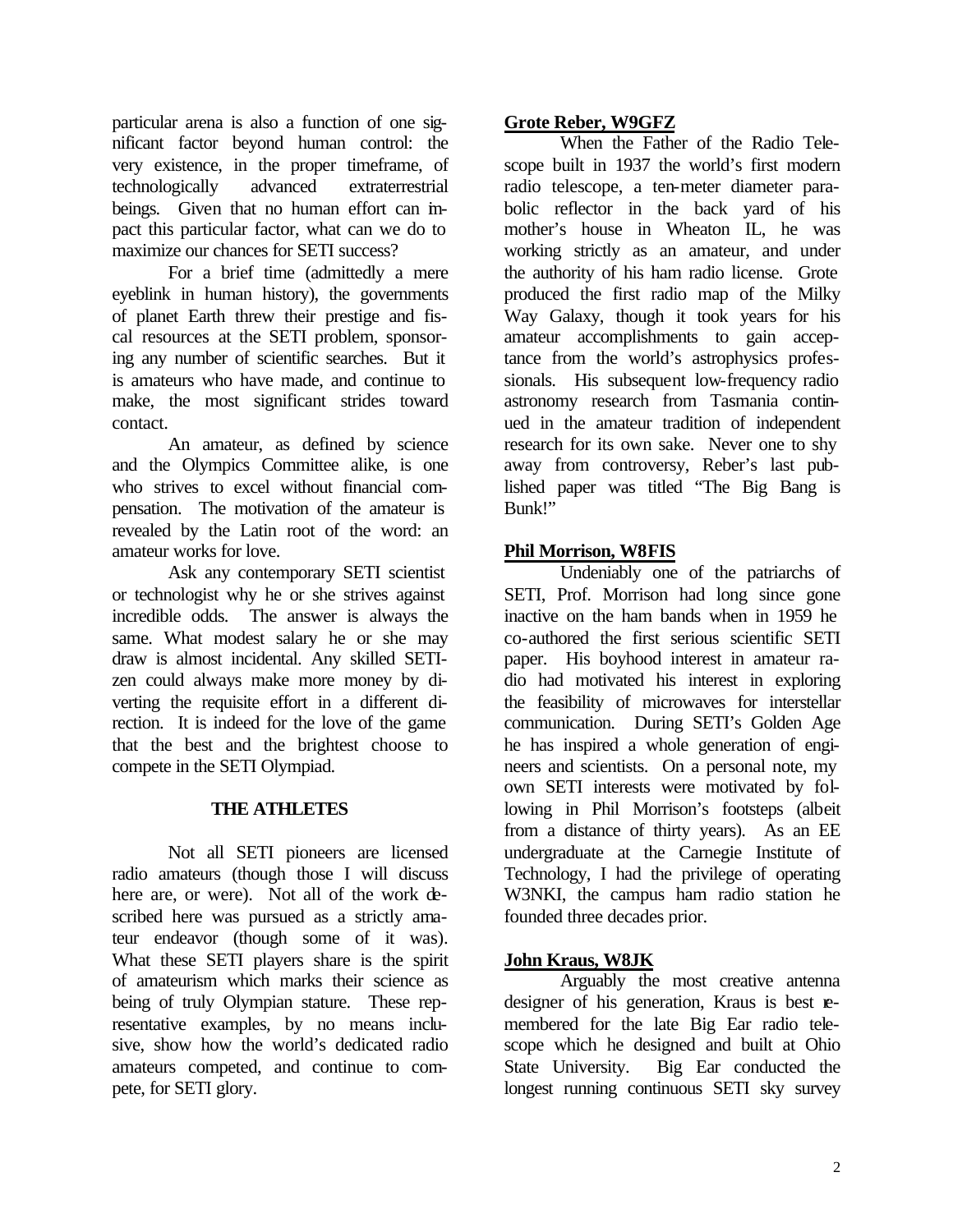in history. John Kraus' grad student Bob Dixon, W8ERD, succeeded him as Director of the OSU Radio Observatory. Dixon is now leading a team of dedicated amateurs in the design of the omni-directional Argus radio telescope.

# **Paul Horowitz, W1HFA**

Still active on the amateur radio bands, a passion he has pursued since childhood, Horowitz heads Harvard University's SETI efforts, and designed the Project META and BETA searches funded in part by the Planetary Society. He is the author of the world's most popular Electronics Engineering undergraduate textbook. Lately he has been turning his interests and expertise toward Optical SETI.

#### **Kent Cullers, WA6TWX**

A world-class leader in Digital Signal Processing, Cullers is better known to the public as Kent Clark, the character based upon him in the popular film "Contact." The first (and probably still the only) blind individual to earn a Ph.D. in the highly visual discipline of astronomy, Kent developed the signal detection algorithms for the late NASA SETI program, and later for The SETI Institute's Project Phoenix targeted search. If he has seen farther than other men, it is because Kent Cullers stands on the shoulders of some very clever code.

# **Seth Shostak, N6UDK**

Seth's face is familiar on television, and his voice a fixture on broadcast radio, in his professional role as public programs scientist for the SETI Institute. That voice is less often heard on the ham radio bands, but it is there that Shostak first gained exposure to the technologies he routinely exploits as a senior SETI scientist. He encouraged The SETI League in the construction and testing of its W2ETI Microwave Moonbounce Calibration Beacon, and was the first radio

amateur to detect its weak signals reflected off the lunar surface (albeit with the 305 meter diameter Arecibo Radio Telescope).

#### **Richard Factor, WA2IKL**

If SETI is truly the science that refuses to die, that is due in large part to this New Jersey industrialist. An active radio ham since boyhood, Factor was dismayed at Congressional cancellation in 1993 of the NASA SETI program. Then, putting his money where his mouth is, he founded the nonprofit SETI League, to involve the world's radio amateurs in privatizing the search. Though not as active as he would like to be in amateur radio astronomy, Factor's greatest contribution has been his leadership role as SETI League president and primary source of financial support. He can claim much of the credit for the 122 amateur radio telescopes which SETI League members operate all over the world.

#### **THE ORGANIZING COMMITTEE**

Founded by Richard Factor (see above) in 1994 as a response to the demise of the NASA SETI program, The SETI League, Inc. is a grass-roots amateur radio club of global scope and galactic span. It coordinates the SETI activities of 1400 experimenters in 65 countries on six continents. Its members design hardware and software for a coordinated all-sky survey, publish articles, conduct conferences, construct and operate equipment, and collectively control more SETI radio telescopes than exist in the rest of the world, combined. Funded entirely by membership dues and individual contributions, The SETI League currently has no paid employees, with all its functions being performed by volunteers.

The SETI League's main medium of communications is it extensive Web presence, along with half a dozen specialized email discussion lists, whereby members can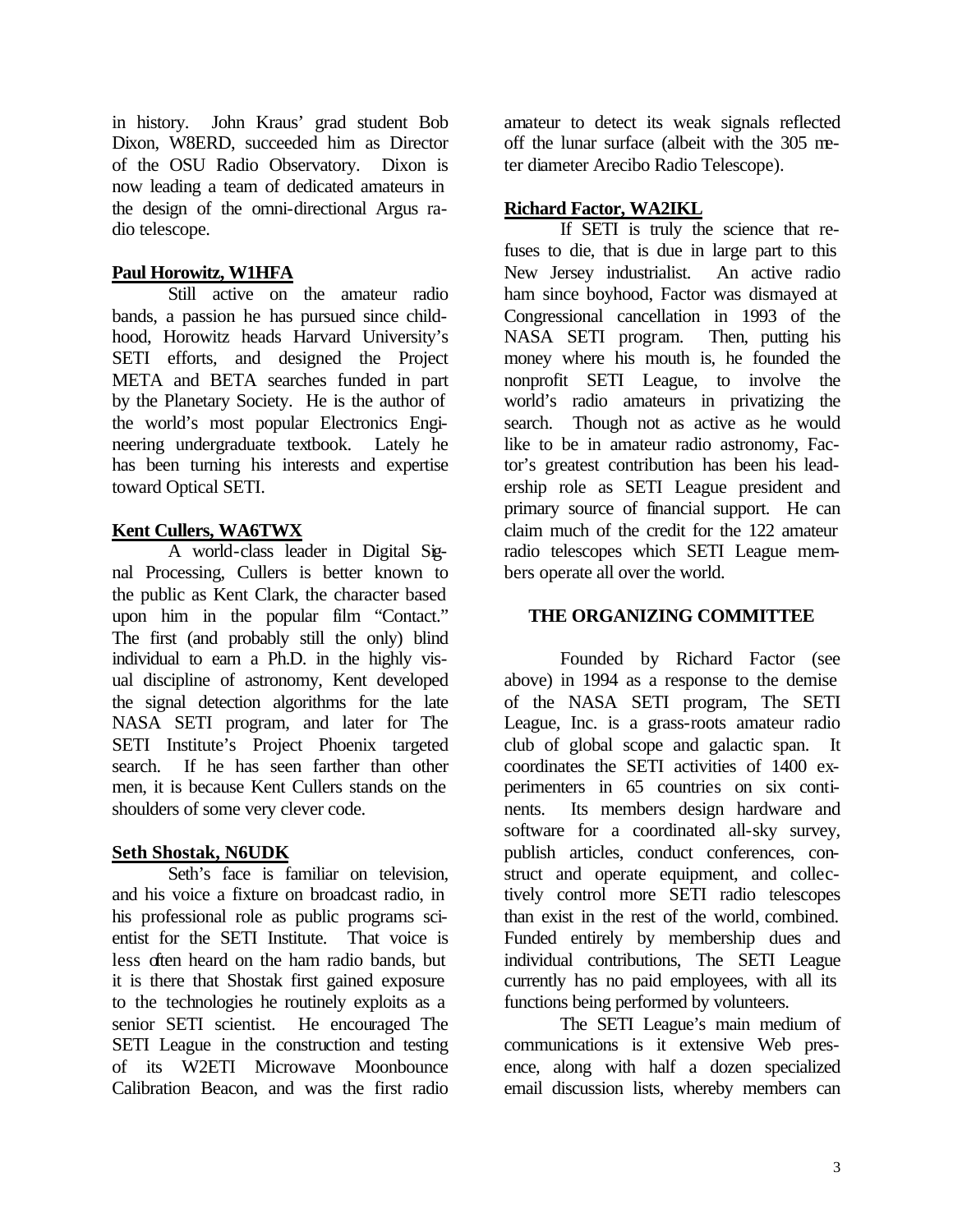pursue a variety of collaborative projects. The organization also publishes Contact In Context, an online peer-reviewed scientific journal, and provides webmaster services for the SETI Permanent Study Group of the International Academy of Astronautics -- all on an operating budget of just a few thousand US Dollars per year. In addition to their scientific and engineering activities, SETI League members are involved in publicizing and popularizing SETI, having conducted hundreds of media interviews, and appeared in dozens of television documentaries.

The backbone of The SETI League is its Field Organization, a cadre of 65 volunteer Regional Coordinators around the world, who offer their expertise and assistance to SETI enthusiasts, whether they themselves are SETI League members or not.

#### **THE EVENTS**

SETI amateurs are challenged by and involved in a number of technological pursuits. A brief sampling:

# **The Discus**

The antenna of choice for amateur back-yard radio astronomy is the discarded C-band home satellite TV dish. These three to five-meter diameter parabolic reflectors exhibit in excess of +30 dBi of gain in the Waterhole spectrum between 1.4 and 1.7 GHz, provide modest resolution with their 2 to 4 degree beamwidths, and can generally be had for the asking, in communities where TVRO technology has been replaced digital by Direct Broadcast Satellite television distribution. Several hundred amateur radio telescopes are already online or under construction around the world, using just such antennas as their basis. A suitable L-band feedhorn can be readily fabricated out of hardware store materials and tin snips, by

any experimenter reasonably skilled in sheetmetal working techniques.

#### **The 21 cm Closed Circuit**

Once those L-band photons falling from the sky have been captured by a suitable antenna, it remains for the dedicated amateur to amplify, filter and process them in a suitable microwave receiver. Amateur radio astronomers have modified military and government surplus equipment, employed commercial receivers produced for the ham radio and telecommunications markets, and, more recently, designed their own dedicated SETI receivers from scratch. Every year at its SETICon Technical Symposium, The SETI League hosts a microwave circuit construction workshop, to train its members in the skills necessary to produce a workable hydrogen line receiver.

# **The Binathalon**

The output of the typical microwave receiver is analog baseband, generally in the audio range. This signal is converted to a string of binary digits for signal analysis, often in a personal computer sound card. More advanced analog to digital conversion at a receivers Intermediate Frequency stages is recently becoming a preferred method of preparing the receiver's analog output for Digital Signal Processing (DSP). Amateur radio astronomers are working on the next generation of DSP hardware, software, and algorithms, to ferret out the hallmarks of artificiality buried in receiver and cosmic noise.

# **Synchronized Scanning**

With over one hundred amateur radio telescopes now engaged in a coordinated all-sky survey, it is necessary to efficiently allocate the search space among participants, in terms of sky coverage, frequency spectrum, and time. A major challenge for The SETI League has been to develop means of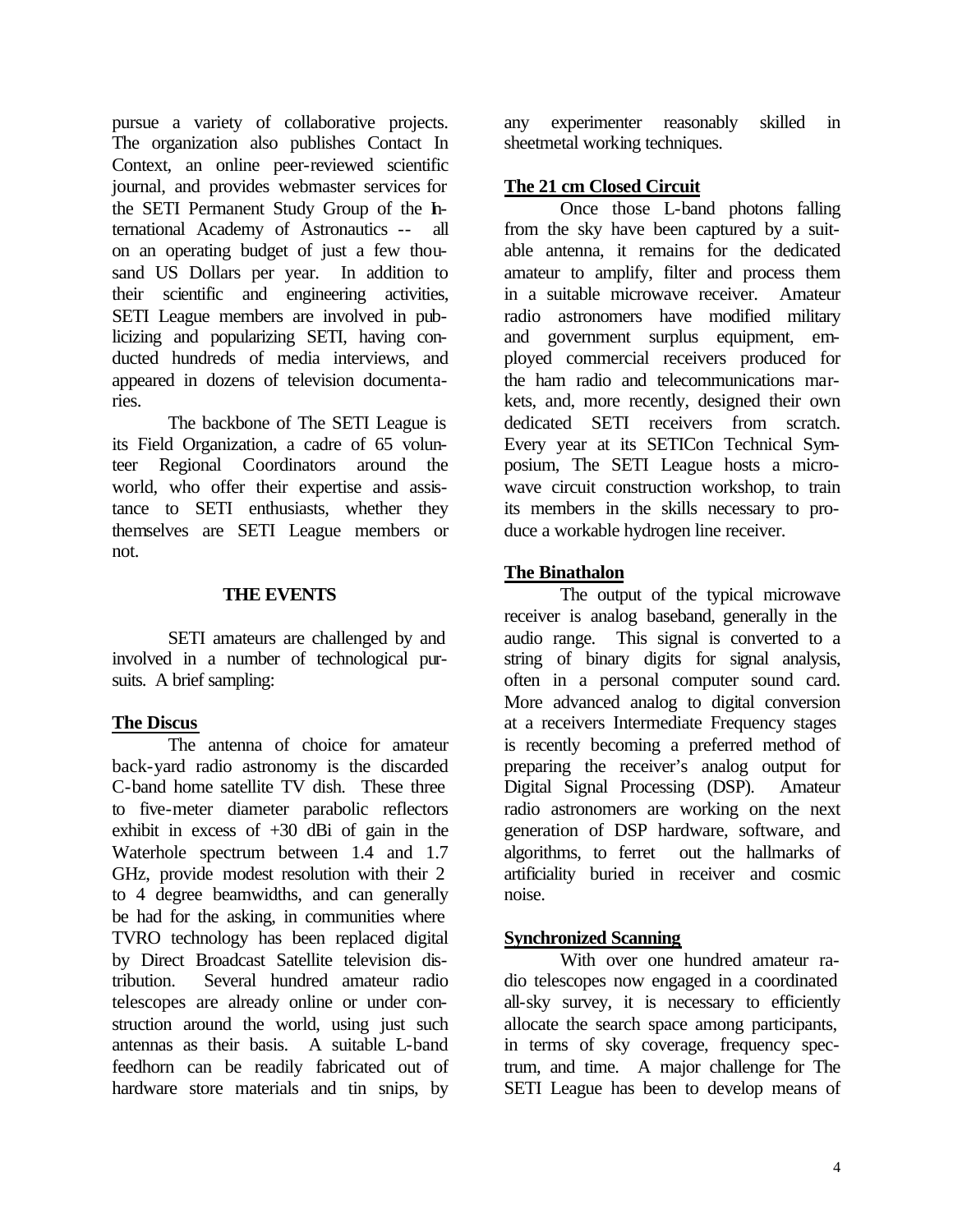ensuring maximum spectral and sky coverage, with minimal overlap, constrained by the equipment capability and location of each individual participating station. Realtime coordination via the Internet turns a hundred individual instruments into a zeroth-order interferometer of impressive capabilities. Still, the challenge remains to automate the coordination process, especially as more stations are added, growing the Project Argus sky survey toward its eventual goal of 5,000 participating amateur radio telescopes and real-time all-sky coverage.

# **The Broadband Jump**

The typical commercial communications receiver has an instantaneous bandwidth on the order of a few kilohertz. Given the enormity of the spectral space across which valid ETI signals are likely to be dispersed, the time factor to analyze a reasonable portion of spectrum is inordinate. New receiver designs are needed, which ca process and digitize hundreds of kilohertz, or preferably many MegaHertz, of bandwidth in real time. SETI League members are recently applying new components designed for the wireless telecommunications industry, to the challenge of seeking out narrowband emissions across broad chunks of the electromagnetic spectrum.

# **The High-Frequency Hurdles**

Although there is a certain romance associated with searching for ETI across the traditional Waterhole frequencies spanning the spectral emission lines of neutral hydrogen and hydroxyl (the disassociation products of water), four decades of SETI in this portion of L-band have thus far failed to produce positive results. The higher frequency reaches of the electromagnetic spectrum are a ripe area for SETI exploration, and a number of amateur radio astronomers are now equipping themselves to monitor

across S, C, X, and Ku bands, and in some cases clear into the millimeter waves. It is axiomatic that, whereas there are interesting magic frequencies to be explored, there are no *wrong* frequencies for SETI research. The current push toward ever higher frequency coverage can be expected to continue, with amateur radio astronomers "searching where no man has searched before."

# **The 500 nm Dash**

Optical SETI, though proposed as early as the 1960s, is only now beginning to be regarded as a serious and potentially productive branch of SETI science. Amateurs have pioneered the search for high-energy pulses in the visible and infrared spectra, helping that pursuit to gain legitimacy among SETI professionals. As academic institutions and governments begin to invest resources in Optical SETI, they can turn to the more experienced and numerous amateur optical astronomers for guidance.

# **The Pole Vault**

With hundreds of amateur radio telescopes at work around the world, a commonly available calibration and validation means became a necessity. Three years ago The SETI League constructed its Lunar Reflective Calibration Beacon, a continuously operated transmitter, locked to an atomic frequency standard, and driving antennas which track the moon under computer control. Microwave signals reflected off the Moon can be received by amateur and professional radio telescopes alike, any time the Moon is above the horizon at the transmit and the receive location simultaneously. These weak but stable moonbounce signals, at a frequency adjacent to those for which most amateur radio telescopes normally operate, enable the experimenter to verify the proper operation of his or her equipment. To date the W2ETI beacon (identified by the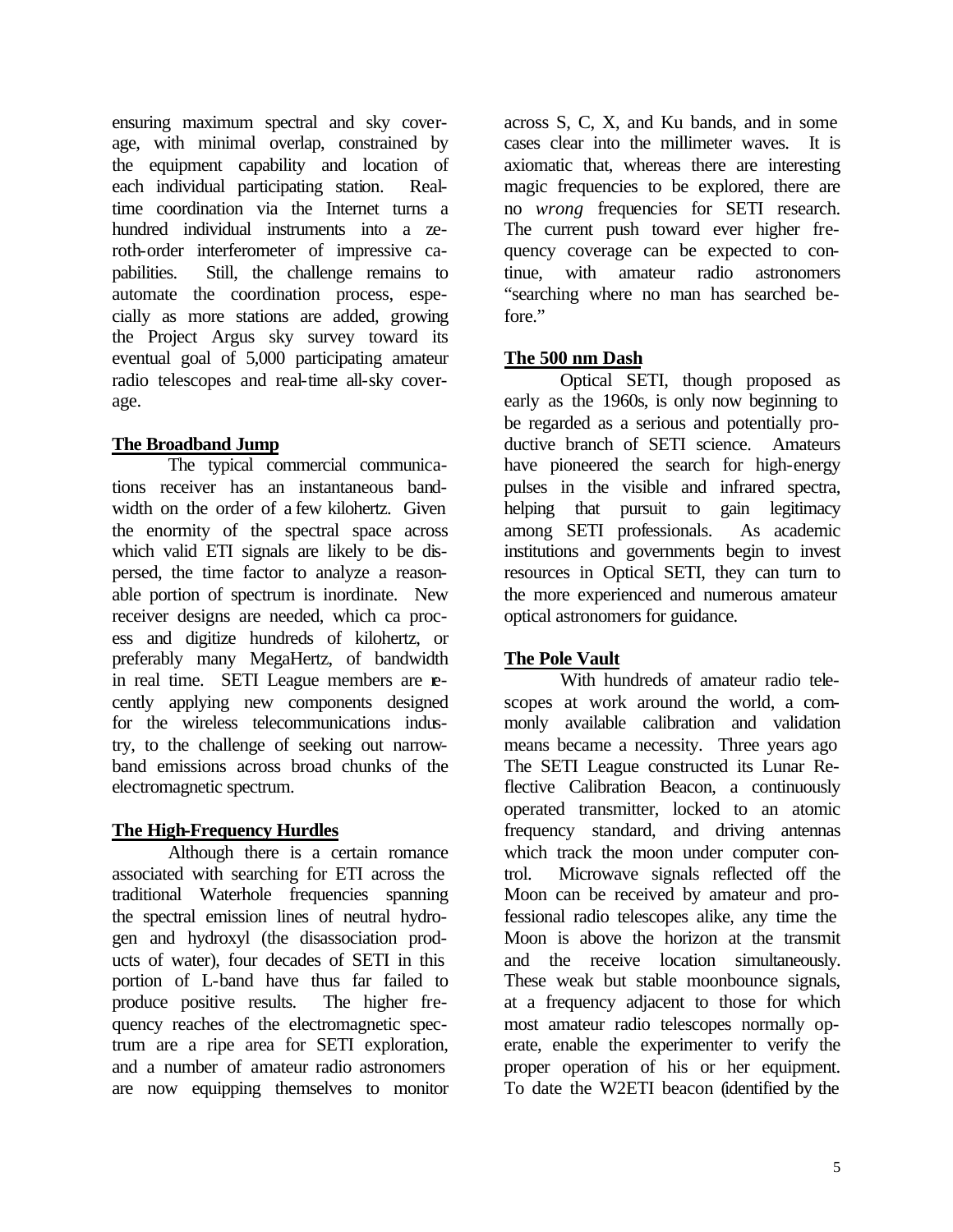assigned callsign of The SETI League's amateur radio club station) has been used as a test source by the Arecibo Radio Observatory, at the Bernard Lovel Telescope in Jodrell Bank, UK, and by a handful of Project Argus stations around the world. We hope it will become the calibration standard for all amateur radio astronomers observing in L-band.

#### **The Five Million CPU Relay**

The SETI@home project run by the University of California, Berkeley, is undoubtedly the world's most successful distributed computing experiment, though arguably its most dubious SETI experiment. The strength of this well-known project lies in its five million participants, all crunching data from the SERENDIP receiver at Arecibo, the world's most sensitive radio telescope. The weakness is that all five million users are crunching data from the *same* sensitive radio telescope. Where is the weak link in this chain?

Nevertheless, SETI@home has done more to raise public consciousness about SETI than any other project, and SETI League members are eager and active participants. The project has demonstrated how a large-scale task can be broken down into manageable tasks, and parsed out to a cadre of participants. What remains now is to marry the distributed processing aspects of SETI@home to the distributed observing network of The SETI League's Project Argus all-sky survey. The result will be the most powerful SETI project ever, a net stretched wide to capture that elusive fish in the cosmic pond.

# **The Uneven Parallel Bars**

In 2001 the SETI Institute started the design of the One Hectare Telescope (1HT), a dedicated SETI array of unprecedented sensitivity. Later renamed the Allen Telescope Array (ATA) in honor of a major con-

tributor, this instrument is now under construction at the University of California's Hat Creek Observatory facility, at a projected cost in the tens of millions of dollars.

At around the same time, The SETI League Inc. began work on its Very Small Array (VSA), a significantly more modest SETI array of much more limited performance, but budgeted at mere tens of thousands of dollars. The ironic parallel between these two disparate projects is that, at present, each is funded at a level of about a third of its ultimate cost. Thus, the leading professional and the leading amateur SETI organization both find themselves in the position of having to expend a significant fraction of their scarce resources on fundraising, to complete the construction of their respective next-generation SETI instruments.

#### **THE FUTURE OF THE SPORT**

As public and private funding for SETI science continue to wane, its greatest untapped resource is the dedicated amateur. Thousands of amateur radio enthusiasts, and millions of personal computer users around the world, promise to the SETI enterprise more observing and analytical power than had ever been imagined in the days of Government-sponsored SETI. The challenge facing us is to focus their energies and coordinate their activities in the most efficient way. This is the charter of The SETI League, Inc., and the direction which other organizations will likely take to ensure the survival of SETI as a respectable science.

#### **CONCLUSIONS**

In his biography The First Four Minutes, Sir Roger Bannister writes that, upon completing his famous run, "pain overtook me. I felt like an exploded flashlight with no will to live." One can only speculate as to whether SETI success will be as draining. I